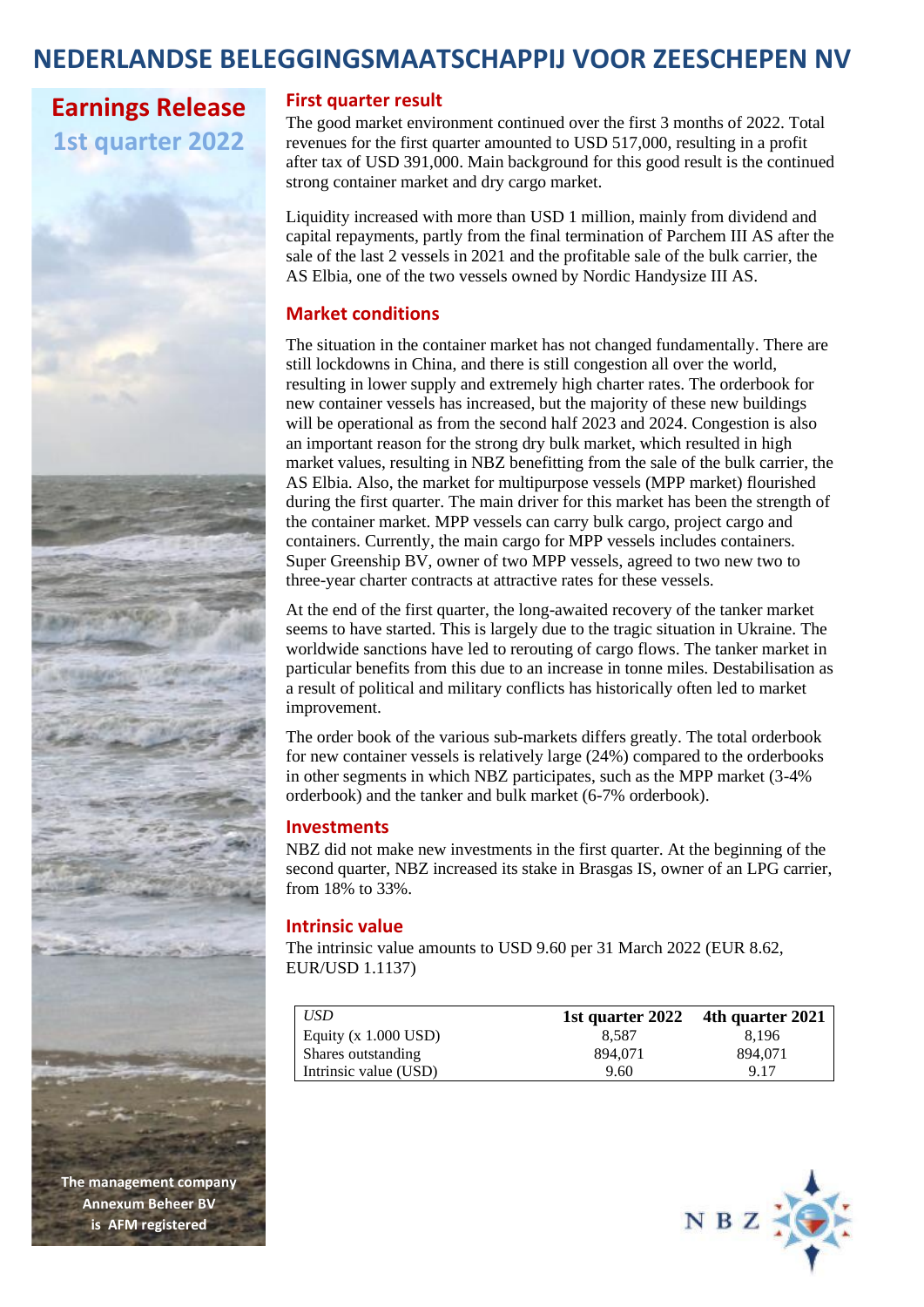## **Earnings Release 1st quarter 2022**

**The management company Annexum Beheer BV is AFM registered** 

### **Outlook**

As outlined above, the current situation in the container market and the dry cargo market is very good and recently the tanker market improved significantly. Taken into account the limited orderbooks and the most likely ongoing instable political and military situation in the Ukraine, we expect the current market situation to remain for at least another 6-12 months.

**Amsterdam, June 8th 2022**



# **1st quarter 2022**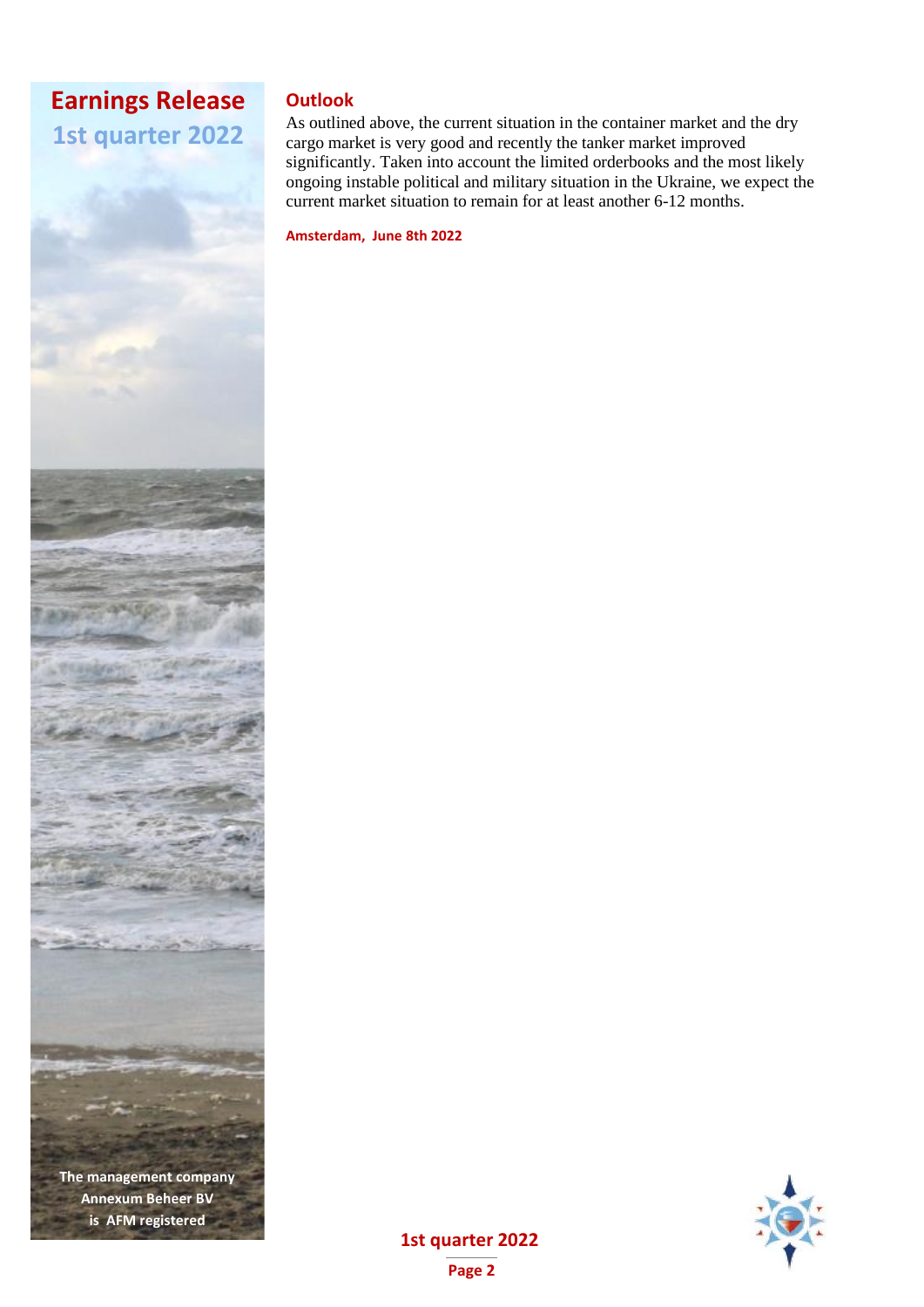# **Balance Sheet (Consolidated)**

| x USD 1,000                          | 31-03-2022       | 31-03-2021 |
|--------------------------------------|------------------|------------|
| <b>Assets</b>                        |                  |            |
| Participations in ships              | 7,964            | 6,107      |
| <b>Investments in Joint Ventures</b> | $\boldsymbol{0}$ | 7          |
| Other current assets                 | 51               | 43         |
| Cash and cash equivalents            | 1,525            | 485        |
|                                      | 9,540            | 6,642      |
| <b>Liabilities</b>                   |                  |            |
| Group equity                         | 8,587            | 6,480      |
| Long term liabilities                | 725              | $\theta$   |
| <b>Current liabilities</b>           | 228              | 162        |
|                                      | 9,540            | 6,642      |



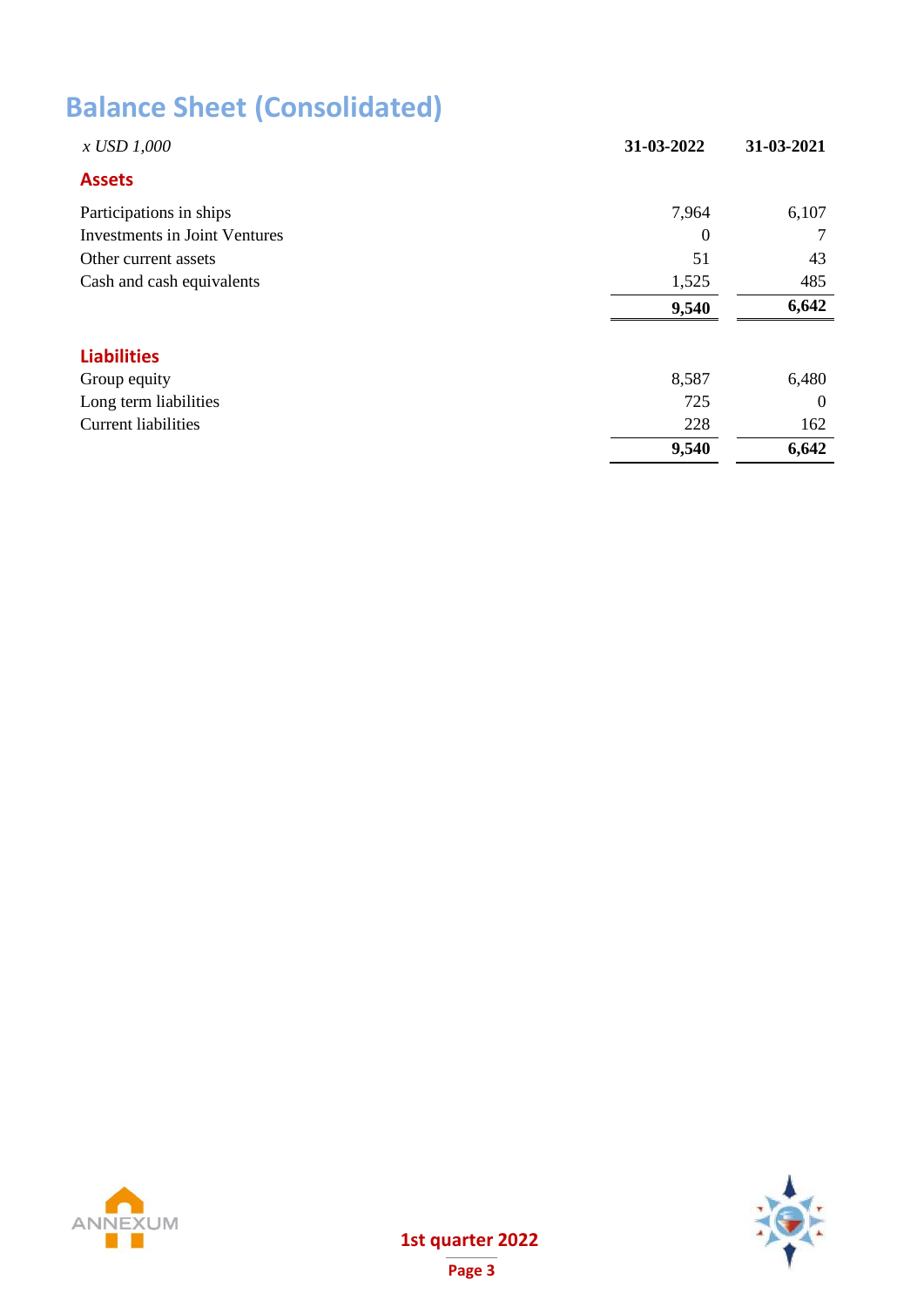# **Prof & Loss (Consolidated) 1 st Quarter 2022**

| x USD 1,000                                 | 1st quarter<br>2022 | 1st quarter<br>2021 |
|---------------------------------------------|---------------------|---------------------|
| <b>Income</b>                               |                     |                     |
| Alteration in value Henrietta Product DIS   | $\boldsymbol{0}$    | 3                   |
| Alteration in value North Sea Gas AS        | $\overline{0}$      | $-4$                |
| Alteration in value UACC Bergshav II DIS    | 11                  | 15                  |
| Alteration in value Brasgas IS              | $-11$               | 11                  |
| Alteration in value Super Greenship BV      | 267                 | 5                   |
| Alteration in value Forest Wave Navigation  | 64                  | 11                  |
| Alteration in value Parchem III AS          | 2                   | 13                  |
| Alteration in value Nordic Handysize III AS | 106                 | 80                  |
| Alteration in value Thor Dahl Shipping AS   | $-3$                | 111                 |
| Alteration in value RF Tankers AS           | 1                   | 11                  |
| Alteration in value Partankers XVII IS      | 18                  | $\boldsymbol{0}$    |
| Alteration in value Momentum CV             | 62                  | $\overline{0}$      |
| Other income                                | $\overline{0}$      | 5                   |
|                                             | 517                 | 261                 |
| <b>Other results</b>                        |                     |                     |
| Transaction and investment costs            | $-7$                | $-11$               |
| Currency results                            | $\mathbf{0}$        | $\boldsymbol{0}$    |
| Interest expenses                           | $-11$               | $\boldsymbol{0}$    |
|                                             | $-18$               | $-11$               |
| <b>Operating expenses</b>                   |                     |                     |
| Management fees                             | $-49$               | $-54$               |
| Other operating expenses                    | $-59$               | $-51$               |
|                                             | $-108$              | $-105$              |
|                                             |                     |                     |
| <b>Result befors tax</b>                    | 391                 | 145                 |
| Tax                                         |                     |                     |
| <b>Result after tax</b>                     | 391                 | 145                 |